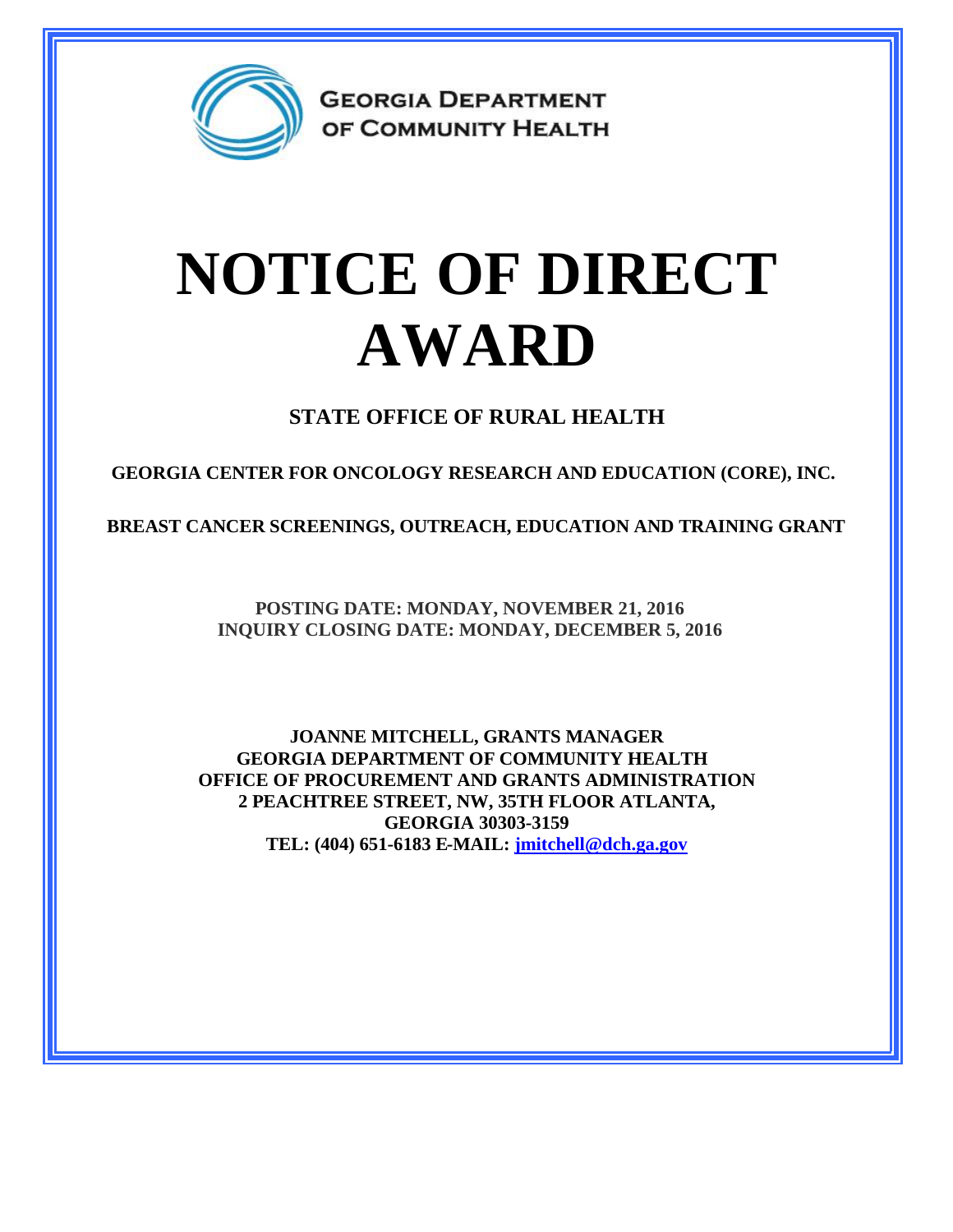## **DIRECT AWARD JUSTIFICATION**

## **BREAST CANCER SCREENINGS, OUTREACH, EDUCATION AND TRAINING GRANT GEORGIA CENTER FOR ONCOLOGY RESEARCH AND EDUCATION (CORE), INC.**

| <b>AGENCY</b><br><b>BACKGROUND</b> | The Georgia Department of Community Health (DCH) was created in 1999 by Senate Bill 241 and has the<br>responsibility for insuring over two million people in the State of Georgia, maximizing the State's health<br>care purchasing power, coordinating health planning for State agencies and proposing cost-effective<br>solutions for reducing the number of uninsured. Within DCH, the State Office of Rural Health (SORH)<br>serves Georgians by improving access to health care in rural and underserved areas to improve health status<br>and reduce health disparities. |
|------------------------------------|----------------------------------------------------------------------------------------------------------------------------------------------------------------------------------------------------------------------------------------------------------------------------------------------------------------------------------------------------------------------------------------------------------------------------------------------------------------------------------------------------------------------------------------------------------------------------------|
| <b>PROGRAM</b><br><b>OVERVIEW</b>  | The Department of Community Health, State Office of Rural Health works to improve access to health care<br>in rural and underserved areas and to reduce health status disparities. SORH provides funding for<br>institutional framework that links small rural communities with State & Federal resources to help develop<br>long-term solutions to rural health problems.                                                                                                                                                                                                       |
|                                    | The primary objectives include the following:                                                                                                                                                                                                                                                                                                                                                                                                                                                                                                                                    |
|                                    | Empower communities to strengthen and maintain the best possible health care using existing<br>resources;                                                                                                                                                                                                                                                                                                                                                                                                                                                                        |
|                                    | Provide up-to-date health systems information and technical assistance;<br>Build strong partnerships to meet local and regional needs;                                                                                                                                                                                                                                                                                                                                                                                                                                           |
|                                    | Provide incentives to local areas to implement integrated service delivery systems; and                                                                                                                                                                                                                                                                                                                                                                                                                                                                                          |
|                                    | Be the single point of contact for all regional issues related to heath care.                                                                                                                                                                                                                                                                                                                                                                                                                                                                                                    |
|                                    |                                                                                                                                                                                                                                                                                                                                                                                                                                                                                                                                                                                  |
|                                    | The purpose of the Breast Cancer Screenings, Outreach, Education and Training Grant is to                                                                                                                                                                                                                                                                                                                                                                                                                                                                                        |
|                                    | expand/develop programs focused on targeting medically indigent women to promote access to and                                                                                                                                                                                                                                                                                                                                                                                                                                                                                   |
|                                    | education about early detection of breast cancer, mammographies, and other clinical examinations to                                                                                                                                                                                                                                                                                                                                                                                                                                                                              |
|                                    | detect breast cancer, and treatment options for breast cancer.                                                                                                                                                                                                                                                                                                                                                                                                                                                                                                                   |
|                                    |                                                                                                                                                                                                                                                                                                                                                                                                                                                                                                                                                                                  |
| <b>AWARD</b>                       | The Georgia Department of Community Health intends to award Georgia Center for Oncology Research and                                                                                                                                                                                                                                                                                                                                                                                                                                                                             |
| <b>JUSTIFICATION</b>               | Education, Inc. (GA CORE) in the amount of \$350,000.00 to:                                                                                                                                                                                                                                                                                                                                                                                                                                                                                                                      |
|                                    | <b>Develop Request for Proposal, Applicant Evaluation and Awards(s).</b> No later than March 31 of each                                                                                                                                                                                                                                                                                                                                                                                                                                                                          |
|                                    | grant cycle (or such other time approved by DCH/SORH), the Georgia CORE will develop a Request for                                                                                                                                                                                                                                                                                                                                                                                                                                                                               |
|                                    | Proposal (RFP) for applicants interested in providing identified services supported through Breast Cancer<br>License Tag funds. The Georgia CORE will establish an application review committee of experts, including                                                                                                                                                                                                                                                                                                                                                            |
|                                    | representatives from DCH. Georgia CORE will participate in the review of applicants' proposals and rank                                                                                                                                                                                                                                                                                                                                                                                                                                                                          |
|                                    | applicants' proposals for completeness and innovation. By May 30 <sup>th</sup> of each grant cycle (or such other time                                                                                                                                                                                                                                                                                                                                                                                                                                                           |
|                                    | approved by DCH/SORH), the Georgia CORE will provide a written summary to DCH identifying                                                                                                                                                                                                                                                                                                                                                                                                                                                                                        |
|                                    | recommended applicants to receive an award of funds, the total number of awards, and a summary of the                                                                                                                                                                                                                                                                                                                                                                                                                                                                            |
|                                    | services to be provided by the recommended award recipients. Award recipients should be comprised of<br>entities providing services in urban and rural areas of the State of Georgia. Georgia CORE will distribute and                                                                                                                                                                                                                                                                                                                                                           |
|                                    | administer awards to grantees relative to the revenue received form the Breast Cancer License Tags upon                                                                                                                                                                                                                                                                                                                                                                                                                                                                          |
|                                    | notification of awards from DCH.                                                                                                                                                                                                                                                                                                                                                                                                                                                                                                                                                 |
|                                    | <b>Monitor and Report Services.</b> Georgia CORE will conduct periodic visits of the grantees to assess                                                                                                                                                                                                                                                                                                                                                                                                                                                                          |
|                                    | performance. Georgia CORE will monitor the grantees' progress toward meeting grant deliverables and<br>implement corrective action in the event a grantee is non-compliant.                                                                                                                                                                                                                                                                                                                                                                                                      |
|                                    | Market and Increase Public Awareness of Services. The Georgia CORE will assist in marketing efforts to                                                                                                                                                                                                                                                                                                                                                                                                                                                                           |
|                                    | increase public awareness of the Breast Cancer License Tags in order to promote additional sales and<br>renewals among Georgia's citizens. Georgia CORE will develop and implement a strategy to work with the<br>Georgia Department of Public Health (DPH) and its Breast and Cervical Cancer Program (BCCP) to leverage<br>other funding sources related to cancer research, treatment, and services.                                                                                                                                                                          |
|                                    |                                                                                                                                                                                                                                                                                                                                                                                                                                                                                                                                                                                  |
|                                    |                                                                                                                                                                                                                                                                                                                                                                                                                                                                                                                                                                                  |
|                                    |                                                                                                                                                                                                                                                                                                                                                                                                                                                                                                                                                                                  |